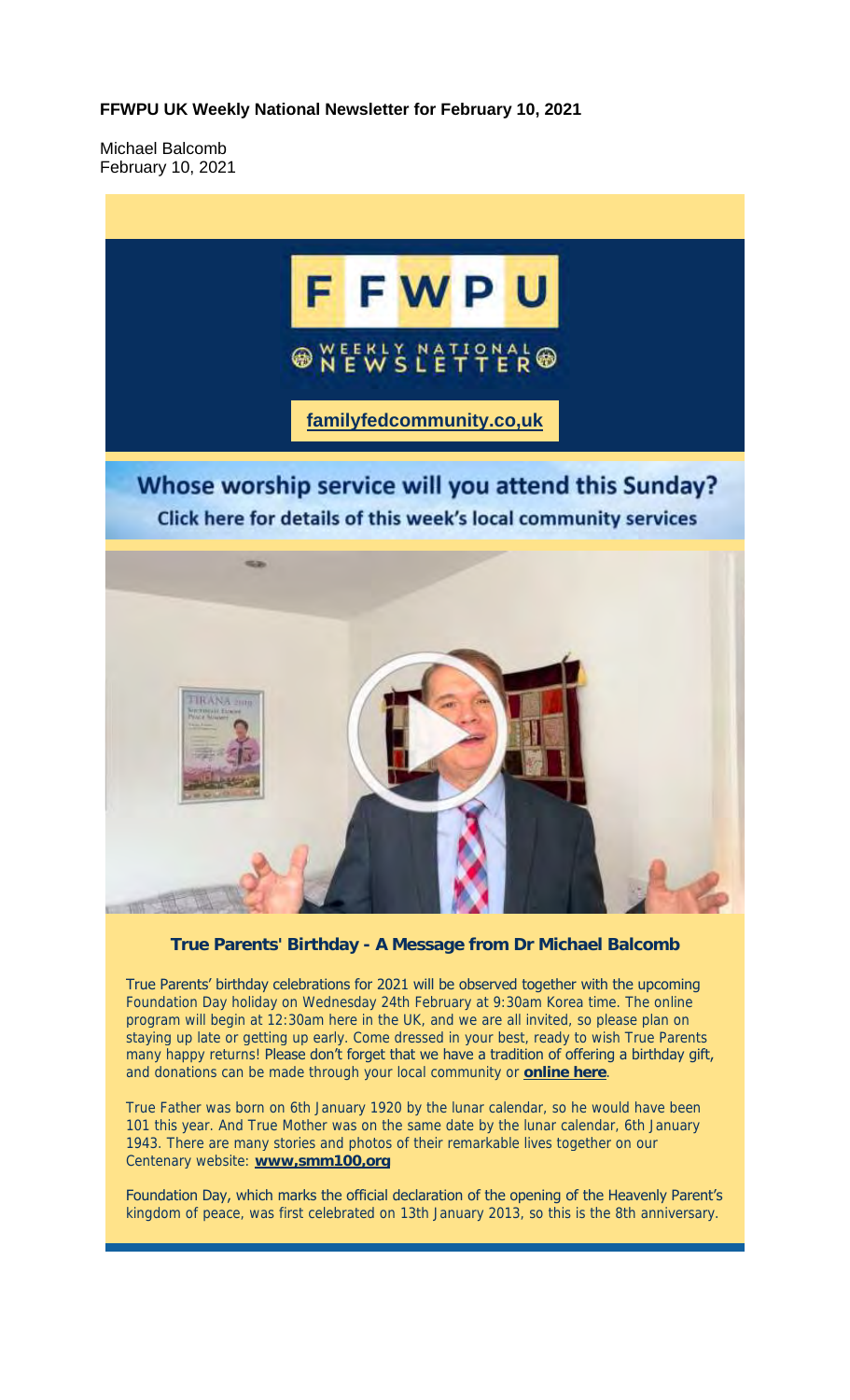

**News from Korea** Catch up on the international news from



Hi,

In this week's newsletter:

**Order Your Cheon Il Guk 2021 Diary!** What's Been Happening at Cleeve House? **How to Witness to 43** Finding Balance - Guidance from Life **Coaches Building Our Blessing: How to Become the Best Spouse I Can Be?** Spotlight on Korea: How Do Koreans Celebrate Lunar New Year? **Almost 100 Attendees Take Part in Project Phoenix London** Make the Most of Marriage: The Dynamics of Love & Beauty in Marriage **Send Your Birthday Greetings to True Mother!** Featured Book: 'As A Peace-Loving Global Citizen'

## **Order Your Cheon Il Guk 2021 Diary!**

We are very excited to announce that you can now order the CIG 2021 diary, which includes great features like a calendar of holy days and information about the HPHC. The money raised from the sale of the diaries will be used for outreach activities.

Watch the **promo video** and **order your diary** today!

**View More**

## **What's Been Happening at Cleeve House?**

Cleeve House remains an iconic building within our United Kingdom movement, one that holds precious memories for much of our membership.

With the majority of events having been cancelled due to the current pandemic, it has allowed for some development work to take place on the property.



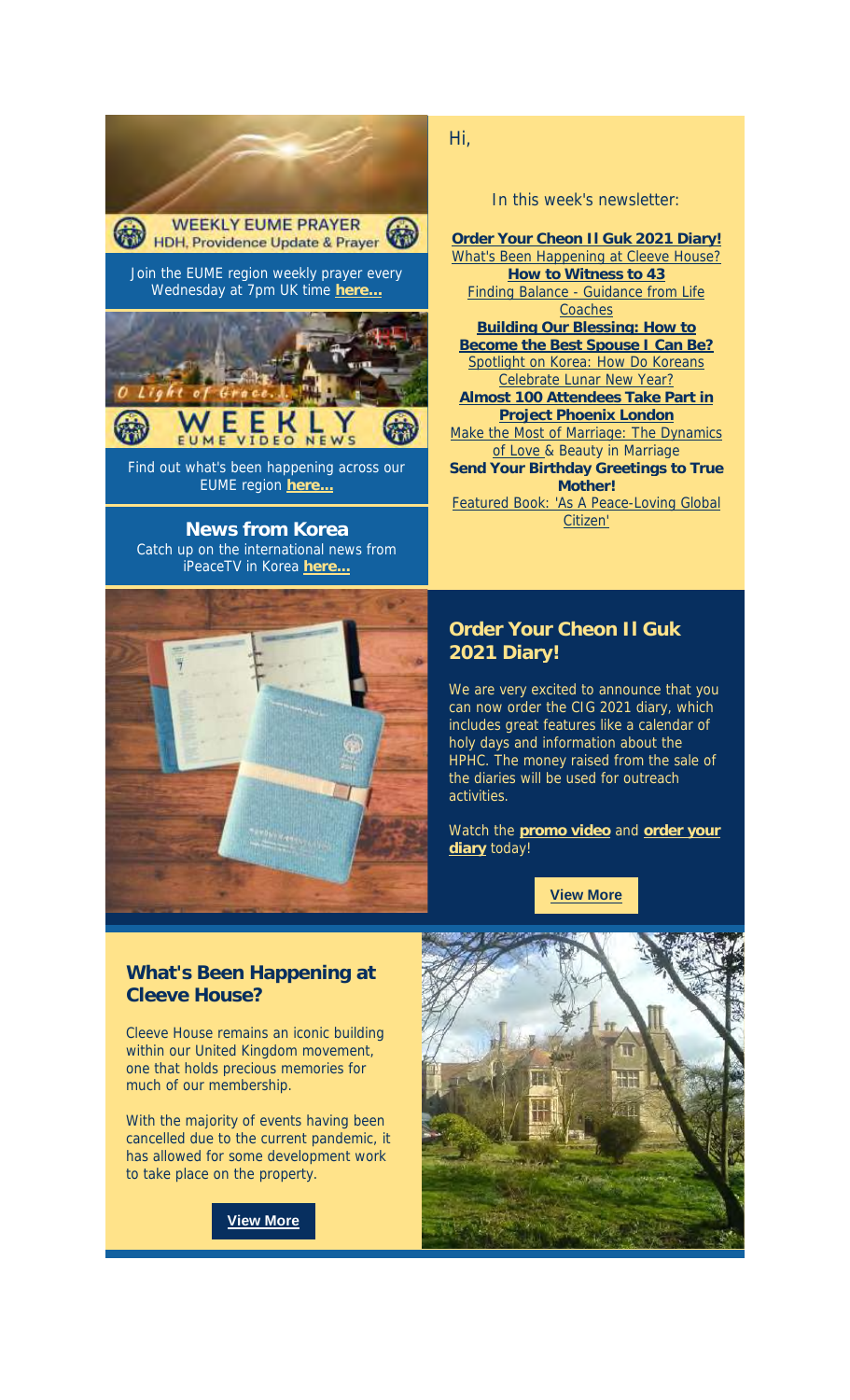

#### **How to Witness to 43**

Date: Tuesday 16th February at 6pm GMT

- Martine Masner on "How to witness to a person step by step"

- David & Patricia Earle on "How to witness to groups of different backgrounds and faiths"

- Jeong Hye Hassinen on "How to witness to the youth (CARP, YSP, social media)"

**Register Here**

#### **Finding Balance - Guidance from Life Coaches**

Date: Saturday 20th February at 4pm GMT

Join Rafael Guignard and Deborah Cali, two great life coaches, as they share their expertise on the topic: "Finding Balance Between Spiritual, Mental, Emotional and Physical Health".

**View More**

# **FINDING BALANCE**

between spiritual, mental, emotional, & physical health

> WIRE GREENBOUGHTON OF Rafael Culgarial & Dalomir Call

# **Building Our Blessing: How to Become the Best Spouse I Can Be?**

Date: Tuesday 23rd February at 6pm GMT

The purpose of this webinar series is to support matched couples in preparing for the Blessing and in the first months as a Blessed couple. You can now register for the second meeting later this month!

**View More**

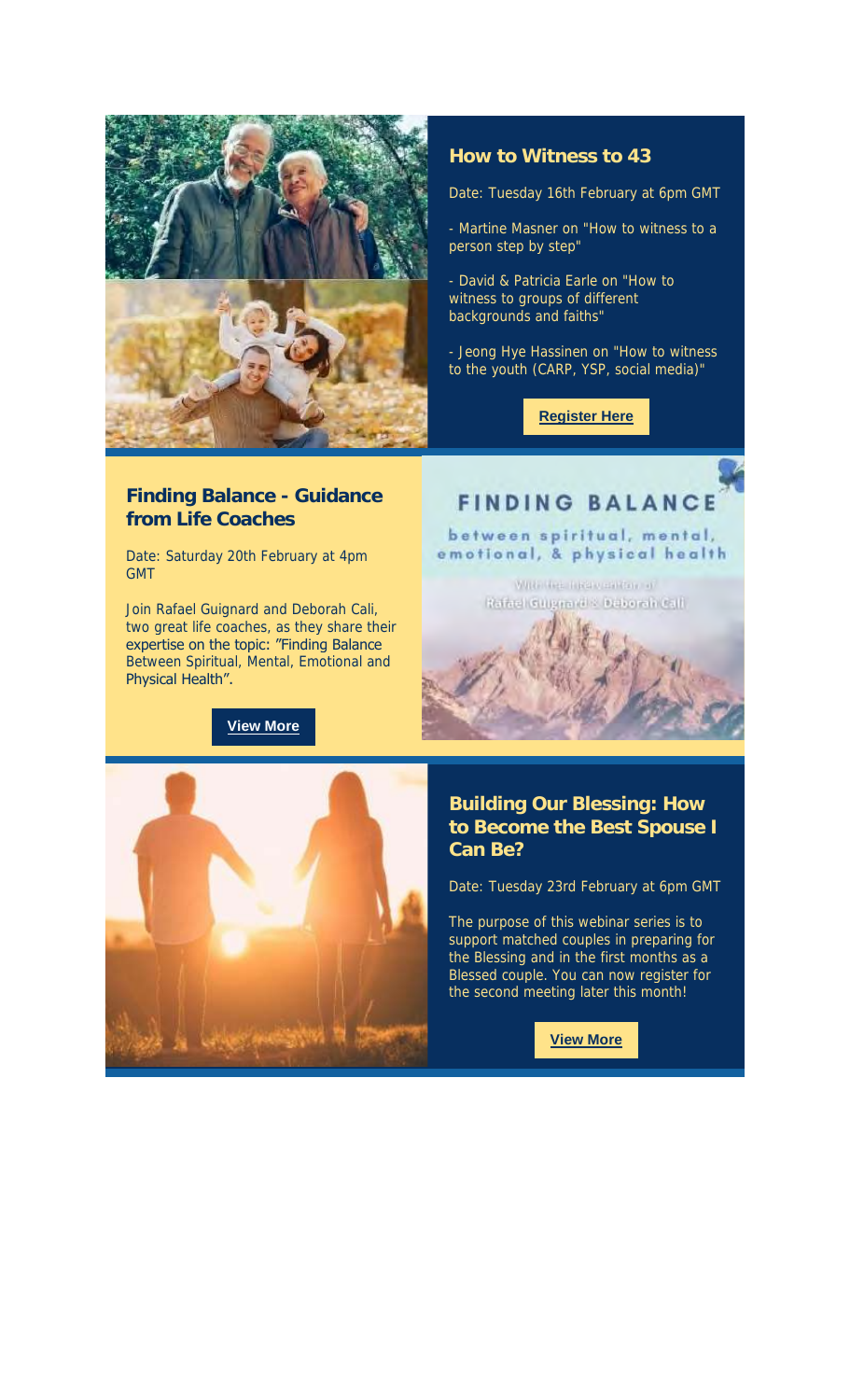**Spotlight on Korea: How Do Koreans Celebrate Lunar New Year?**

Did you know that this holiday has been observed by most Koreans for hundreds of years, but was only officially recognised as a nationwide holiday in 1985?

In this "Spotlight in Korea" feature, find out all about the most important Korean holiday of the year and its traditions that have been preserved for generations.

**View More**





#### **Almost 100 Attendees Take Part in Project Phoenix London**

Last month, Project Phoenix London saw close to 100 participants come together in order to re-energise their relationships, build a stronger community and learn how to become authentic listeners.

**View More**

**Make the Most of Marriage: The Dynamics of Love & Beauty in Marriage**

Catch up on the **recording of the recent MMM meeting**, during which Stephen Stacey spoke on the topic: "The Dynamics of Love & Beauty in Marriage"

**Save the Date:** Thursday 25th February at 19:30 GMT Speaker: Matthew Huish

**Watch Here**

**MAKE THE MOST OF MARRIAGE**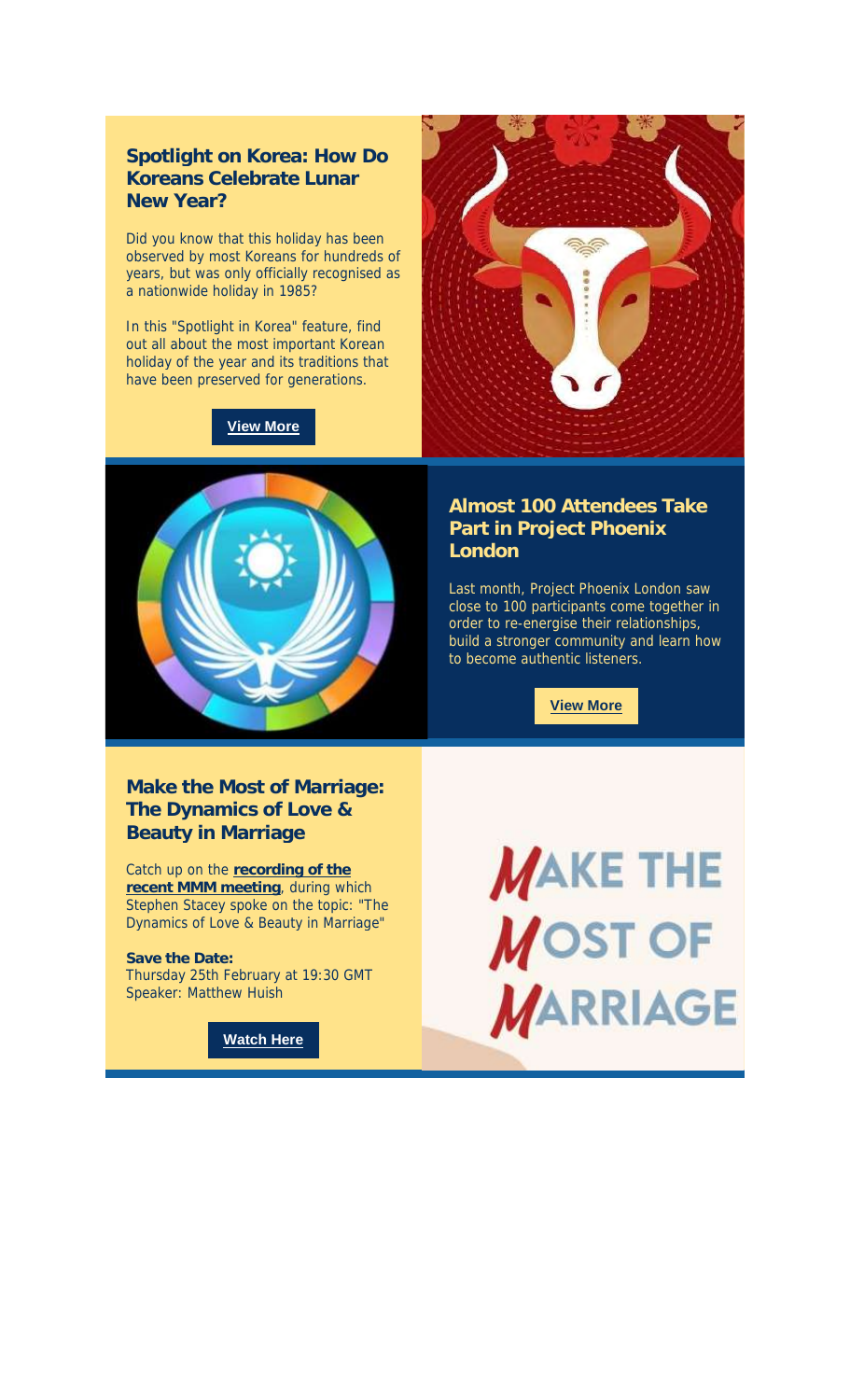

#### **Send Your Birthday Greetings to True Mother!**

Let's share our love and appreciation for our True Mother by sending her birthday cards for her 78th birthday on 17th February. Here is the address:

Suh hyun-ook Cheon Jeong Gung, 324-275 Misari-ro, Seorak-myeon, Gapyeong-gun, Gyeonggido,

12461 Republic of Korea

#### **FEATURED BOOK: 'As A Peace-Loving Global Citizen'**

Part 5 Chapter 2 - read by Henry Masters:

**"An Incomparable Inner Beauty"**

The audiobook is now available for streaming through Spotify, Apple Podcasts and Google Podcasts, as read by the late Henry Masters. **Find out more here...**

**Listen Now**



# Cheon Il Guk 2021 Calendar - click here to order now  $\odot$

# **| Upcoming Events |**

Please click on the title of the event(s) that you are interested in for further details:

**EUME Zoom Prayer Meeting** Every Wednesday at 7pm

**Early Morning Devotion via Zoom** Every Saturday from 5am–6.30am

**Community Worship Services** Sunday 14th February

**FEBRUARY:**

**Tracing God's Providence After Jesus's Ascension - Zoom Workshop** Monday 18th January to Friday 19th February (Mondays, Tuesdays, Thursdays and Fridays)

> **Online Well-Being Programme** Tuesday 19th January to Tuesday 2nd March

**The Bereavement Journey Course** Friday 5th, Friday 12th and Friday 19th February

**Matching & Blessing Preparation Online Weekend Workshop**